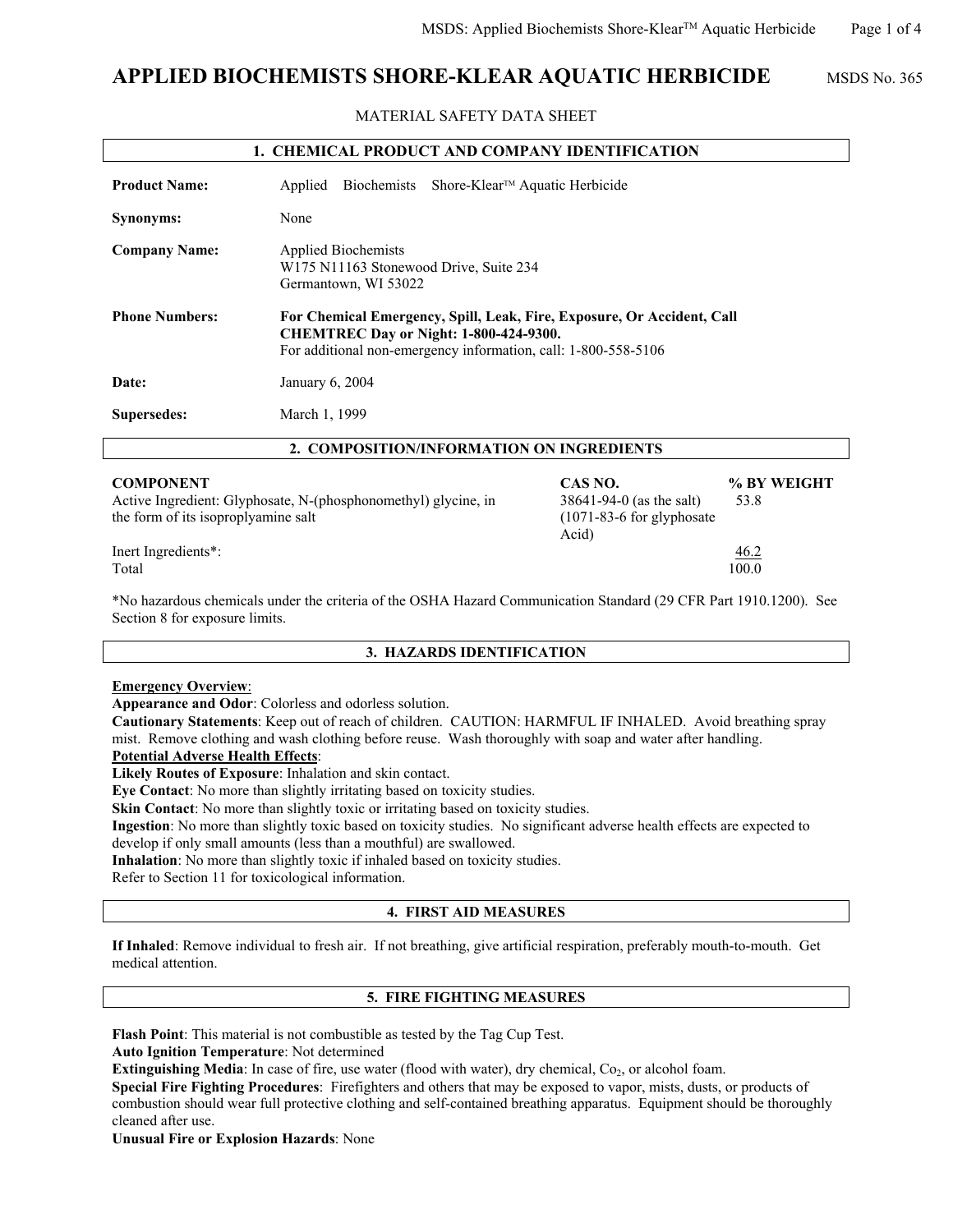#### **6. ACCIDENTIAL RELEASE MEASURES**

Observe all protection and safety precautions when cleaning up spills. See Exposure Controls/Personal Protection. Section 8.

**Small Spills**: For a spill less than one gallon on floor or other impervious surface, soak up with towels or other absorbent material and discard in the trash. Clean the spill area with soap and water and rinse the area thoroughly.

**Large Liquid Spills**: Large spills on the floor or other impervious surface should be contained or diked and then absorbed with attapulgite, bentonite or other absorbent clays. Collect the contaminated absorbent, place in a metal drum and dispose of in accordance with the instructions provided under Disposal, Section 13 of this MSDS. Thoroughly scrub floor or other imperious surface with a strong industrial detergent and rinse with water. Large spills that soak into the ground should be dug up, placed in metal drums and disposed of in accordance with instructions provided under DISPOSAL, Section 13 of this MSDS. Contact appropriate state agency when considering a land spreading disposal option. Leaking containers should be separated from non-leakers and either the container or its contents transferred to a drum or other non-leaking container and disposed of in accordance with

instructions provided under DISPOSAL, Section 13 of this MSDS. Any recovered spilled liquid should be similarly collected and disposed of.

#### **7. HANDLING AND STORAGE**

#### **Handling:**

Avoid breathing spray mist.

Remove contaminated clothing and wash clothing before reuse.

Wash thoroughly with soap and water after handling.

Do not contaminate water when disposing of equipment washwaters.

Treatment of aquatic weeds can result in oxygen depletion or loss due to decomposition of dead plants. This oxygen loss can cause fish suffocation.

#### **Storage**:

STORE ABOVE 10 F (12 C) TO KEEP FROM CRYSTALLIZING. Crystals will settle to the bottom. If allowed to crystallize, place in a warm room at 68 F (20 C) for several days to redissolve and mix well before using.

Do not contaminate water, foodstuffs, feed or seed by storage or disposal.

#### **8. EXPOSURE CONTROLS/PERSONAL PROTECTION**

#### **Personal Protective Equipment:**

**Eye Protection:** This product does not present significant eye irritation or eye toxicity requiring special protection. Avoid eye contact as good industrial practice.

**Skin Protection:** This product does not present significant skin concern requiring special protection.

**Respiratory Protection:** For Handling of the Undiluted Product: Undiluted SHORE-KLEARTM Aquatic Herbicide is not likely to represent an airborne exposure concern during normal handling. If the event of an accidental discharge of the material during manufacture or handling which produces a heavy vapor or mist, workers should put on respiratory protection equipment. Consult respirator manufacturer to determine appropriate type of equipment. Observe respirator use limitations specified by NIOSH/MSHA or the manufacturer. Respiratory protection programs must comply with 29 CFR Part 1910.134. For Application of Product Diluted in accordance with label instructions: Respirators are not required for applications of use-dilution's of SHORE-KLEARTM Aquatic Herbicide. **Ventilation:** No special precautions are recommended.

**Exposure Guidelines:** 

| <b>Exposure Limits:</b>   | <b>OSHA PEL</b>  | <b>ACGIH TLV</b> |
|---------------------------|------------------|------------------|
| $SHORE-KLEARTM$ Herbicide | None established | None established |

#### **9. PHYSICAL AND CHEMICAL PROPERTIES**

**Appearance:** Colorless solution **Odor:** Essentially odorless **pH:** 4.6-4.8 **Specific Gravity:** 1.22-1.25 (water=1)

NOTE: These physical data are typical values based on material tested but may vary from sample to sample. Typical values should not be construed as a guaranteed analysis of any specific lot or as specification items.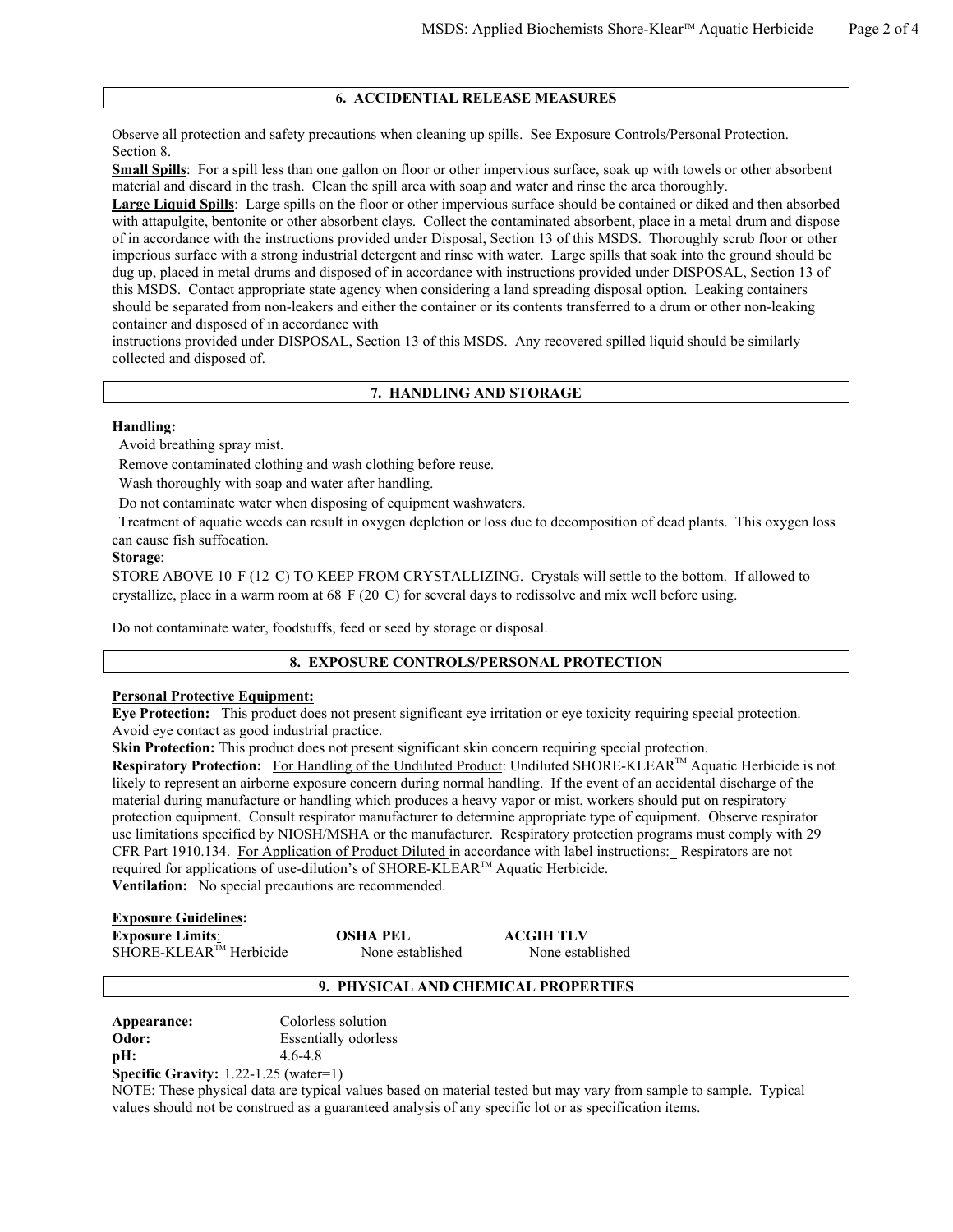## **10. STABILITY AND REACTIVITY**

**Chemical Stability:** Stable for at least 5 years under normal conditions of warehouse storage. Heated facilities are not required

**Conditions to Avoid:** Store above 10 F (-12 C) to keep from crystallizing.

**Incompatibility with Other Materials**: Spray solutions of this product should be mixed, stored and applied using only stainless steel, aluminum, fiberglass, plastic and plastic-lined steel containers.

DO NOT MIX, STORE OR APPLY THIS PRODUCT OR SPRAY SOLUTIONS OF THIS PRODUCT IN GALVANIZED OR UNLINED STEEL (EXCEPT STAINLESS STEEL) CONTAINERS OR SPRAY TANKS. This product or solutions of this product react with such containers and tanks to produce hydrogen gas, which may form a highly combustible gas mixture. This gas mixture could flash or explode, causing serious personal injury, if ignited by open flame, spark, welder's torch, lighted cigarette or other ignition source.

**Hazardous Decomposition Products**: None Known

**Hazardous Polymerization**: Does not occur. This product can react with caustic (basic) materials to liberate heat. This is not a polymerization but rather a chemical neutralization in an acid -base reaction.

#### **11. TOXICOLOGICAL INFORMATION**

Toxicological Data

Data from laboratory studies on this product are summarized below:

**Oral:** Practically Non-toxic, (Rat  $LD_{50}$ : >5,000 mg/kg)

**Dermal:** Practically Non-toxic, (Rabbit  $LD_{50}$ : $>5,000$  mg/kg)

**Inhalation:** Slightly Toxic, (Rat 4-hr  $LC_{50}$ :>1.3 mg/l, the highest atmospheric concentration achievable in this study); FIFRA Category III, Not DOT poisonous

**Eye Irritation:** Non irritating, - Rabbits (6 animals): 24-hr exp.; Draize Average: 0.0/110; EU: Corneal Opacity: 0.0, Iris: 0.0, Erythema: 0.0, Chemosis; 0.0

**Skin Irritation:** Practically Non irritating - Rabbits (6 animals); 24-hr exp.; Draize Average: 0.1/8.0; EU: Erythema: 0.1, Edema: 0.0.

In repeat dosing studies (6-months), dogs fed this product exhibited slight body weight changes. Following repeated skin exposure (3-weeks) to this product, skin irritation was the only effect in rabbits. No skin allergy was observed in guinea pigs following repeated skin exposure.

Additional toxicity information is available on glyphosate, the active herbicidal ingredient in SHORE-KLEARTM Aquatic Herbicide. Following repeated exposures (90-days) to glyphosate in their feed, decreased weight gains were noted at the highest test level in mice, while no treatment-related effects occurred in rats. Following repeated skin exposure (3 weeks) to glyphosate, slight skin irritation was the primary effect observed in rabbits. No skin allergy was observed in guinea pigs following repeated skin exposure. There was no evidence of effects on the nervous system, including delayed effects in chickens (repeat oral doses) or cholinesterase inhibition in rats (single oral doses). Reduced body weight gain and effects on liver tissues were observed with long-term (2-year) feeding of glyphosate mice at high-dose levels. Reduced body weight gain and eye changes were observed at the high-dose level in one long-term (2-year) feeding study with rats, while no treatment related effects occurred in a second study. No adverse effects were observed in feeding studies with dogs. Glyphosate did not produce tumors in any of these studies.

Based on the results from the chronic studies, EPA has classified glyphosate in category E (evidence of noncarcinogenicity for humans). No birth defects were noted in rats and rabbits given glyphosate orally during pregnancy, even at amounts which produced adverse effects on the mothers. Glyphosate was fed continuously to rats at very high dose levels for 2 successive generations. Toxicity was reported in offspring from the high dose, a level which also produced adverse effects on the mothers. In a 3-generation study conducted at lower dose levels, no effects were seen on the ability of male or female rats to reproduce. Glyphosate has produced no genetic changes in a variety of standard tests using animals and animal or bacterial cells.

#### **12. ECOLOGICAL INFORMATION**

96-hr LC<sub>50</sub>: Bluegill:  $>1,000 \text{ mg/l}$ , Practically Nontoxic  $>1,000 \text{ mg/l}$ , Practically Nontoxic  $>1,000 \text{ mg/l}$ , Practically Nontoxic 96-hr LC<sub>50</sub>: Trout  $>1,000$  mg/l, Practically Nontoxic 48-hr EC<sub>50</sub>: Daphnia 930 mg/l, Practically Nontoxic 930 mg/l, Practically Nontoxic Oral LD<sub>50</sub>: Goat 5,700 mg/kg, Practically Nontoxic

This product was administered to Brahman-cross heifers by gavage, at daily dosages of 0, 540, 830, 1290 and 2000 mg/kg for 7 consecutive days. Clinical signs of toxicity, including loss of appetite, diarrhea and death (1290 and 2000 mg/kg)